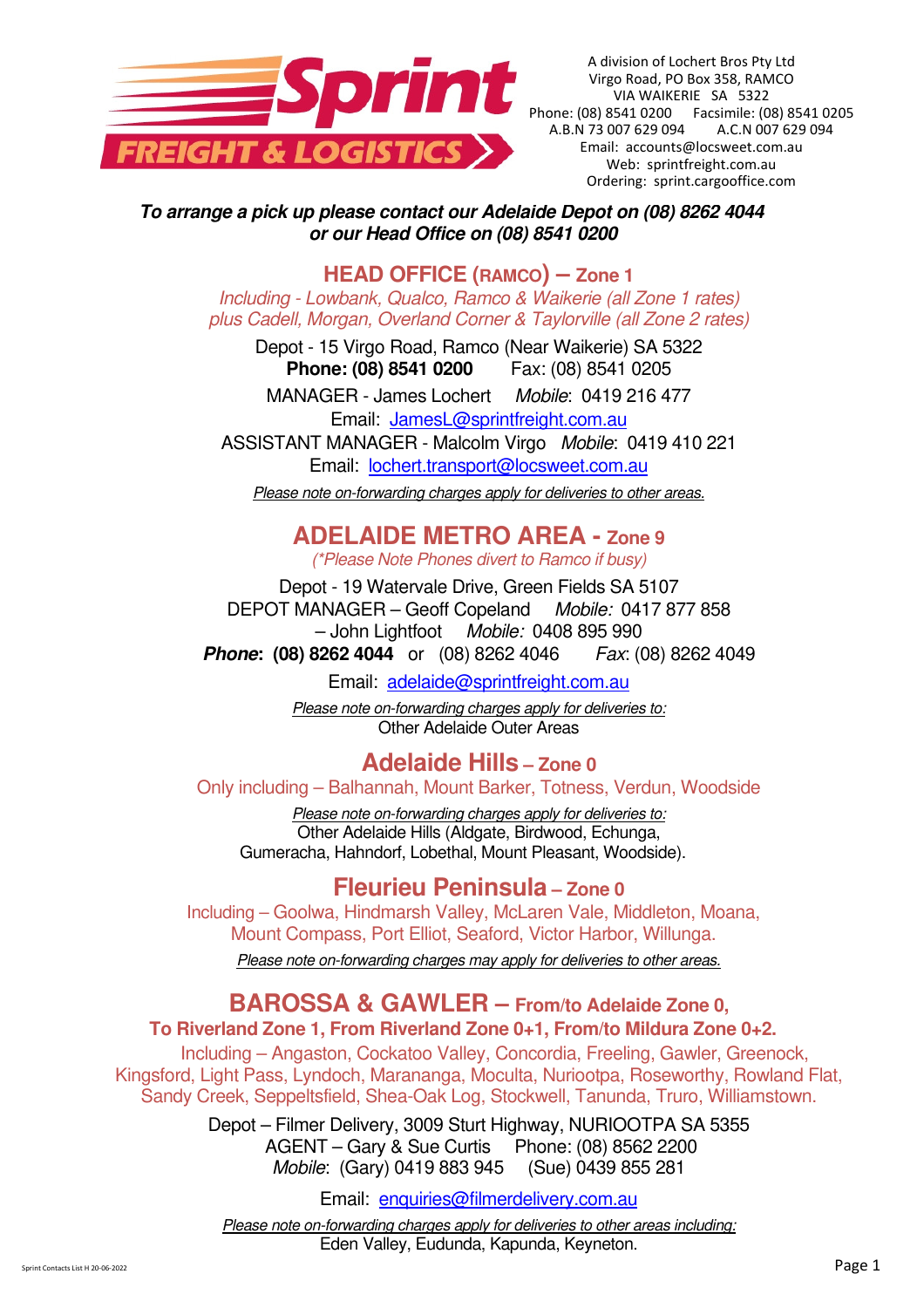### **BERRI** – **Zone 1**

 Including - Barmera, Glossop & Monash (all Zone 1 rates) plus Cobdogla, Kingston, Loveday, Lyrup, Moorook & Winkie (all Zone 2 rates)

Depot - 927 Old Sturt Highway, Cnr Pennyfield Rd, Berri SA 5343 AGENT – Jordan Roissetter *Mobile*: 0488 414 454

Email: jprsprints@gmail.com

*Please note on-forwarding charges apply for deliveries to other areas.* 

**LOXTON - (via Berri Depot) - Zone 1** 

AGENT – Ken McKenzie *Mobile:* 0427 469 121 Email: krmtransport6@gmail.com

### **RENMARK & PARINGA (via Berri Depot) – Zone 1**

AGENT – Joshua Milonas, JDM Freight and Water *Mobile:* 0455 136 069 Email: JDMfreightandwater@hotmail.com

*Please note Zone 2 charges apply for deliveries to:*

Chowilla & Murtho

### **BORDERTOWN – Zone 3**

Including - Mundulla

Depot – Limestone Coast Freight Centre, 16 Frances Road, Bordertown SA 5268 AGENT – Aaron Bennett *Mobile*: 0433 825 820 Lucy: 0408 893 511 Email: limestonecoastfreight@gmail.com *Please note on-forwarding charges apply for deliveries to:* 

Serviceton & Wolseley

### **BROKEN HILL – Zone 6**

Depot – Broken Hill Freight Centre, 86 Pinnacles Pl, Broken Hill NSW 2880 AGENT – Aladdin Transport Phone: (08) 8088 5212 Email: operations@transportbrokenhill.com

*Please note on-forwarding charges may apply for deliveries to other areas including:* 

Fowlers Gap, Ivanhoe, Little Topar, Menindee, Scotia, Silverton, Tibooburra, White Cliffs & Wilcannia

### **KEITH – Zone 3**

Including - Tintinara

Depot - C/O A1 Tatiara, 77 Riddoch Highway, Keith SA 5267 AGENT – Tye Killmier *Mobile*: 0419 853 659 or office 0400 762 915

Email: tatiaraadmin@a1distribution.com.au

*Please note on-forwarding charges apply for deliveries to:*  Cooke Plains, Coonalpyn & Field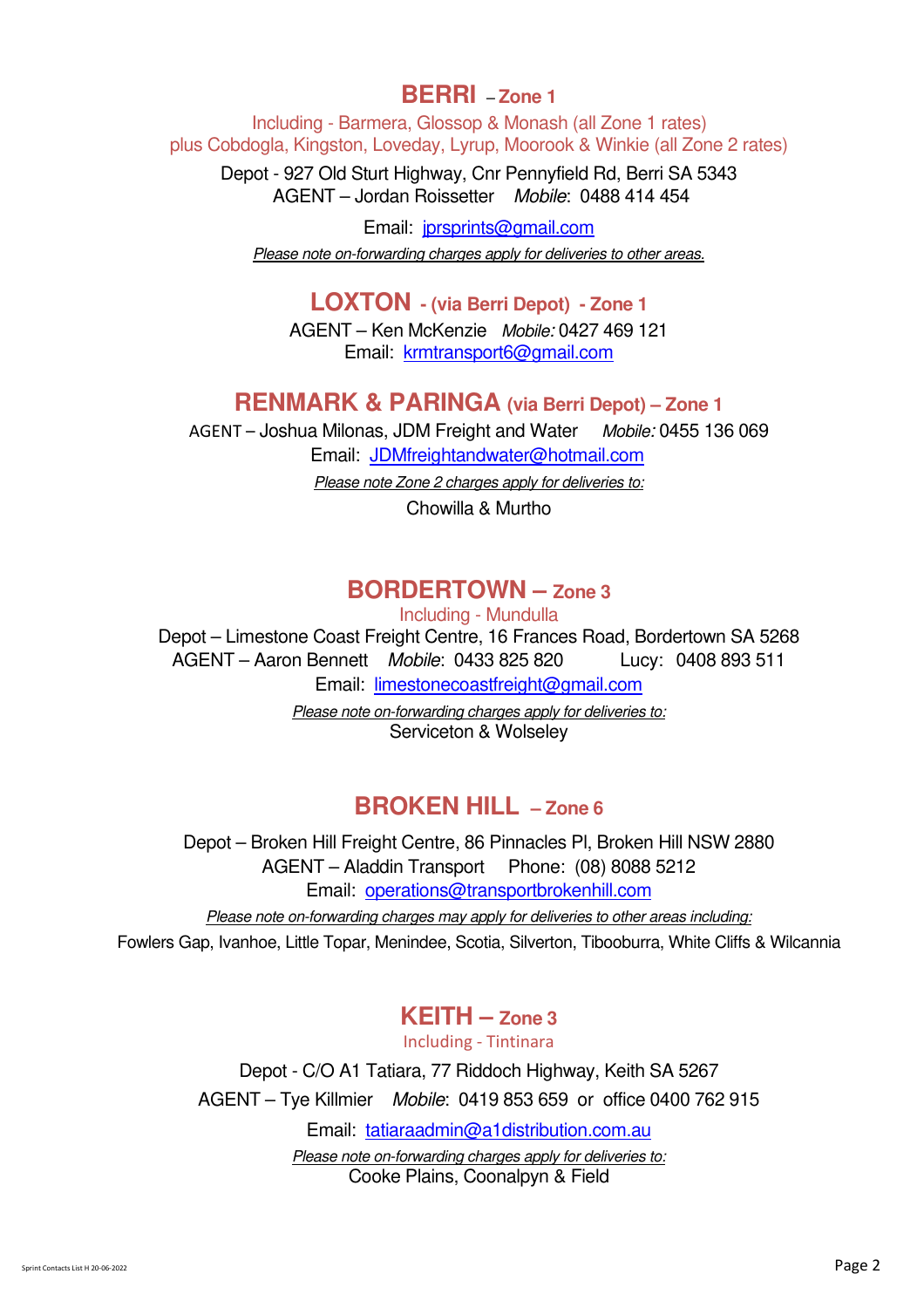#### **MID NORTH – Zones 1 to 4 - Lower, Centre, Upper and Far**

 Including - Auburn, Balaklava, Blyth, Clare, Hamley Bridge, Mallala, Owen, Riverton, Saddleworth, Stockport, Tarlee & Wasleys (all Zone 1 rates) Burra, Hallett, Hanson, & Spalding (Zone 2 rates) Jamestown, Peterborough, Terowie, Whyte Yarcowie & Yongala (Zone 3 rates) and Orroroo, Carrieton, Eurelia & Morchard (Zone 4 rates)

Depot - Mid North Freight Services, Peterborough SA 5422 AGENT – Marcus Richardson - Adelaide *Mobile*: 0407 394 858 John - Peterborough Mobile: 0447 398 649 Email: midnorthfreight@outlook.com

*Please note on-forwarding charges may apply for deliveries to other areas including:*  Brinkworth, Booleroo Centre, Gladstone, Laura, Marrabel, Melrose & Tarcowie

#### **MILDURA – Zone 2**

Including – Buronga, Irymple, Merbein, Nichols Point & Red Cliffs Depot – C/O Sunraysia Freight, 16 Scott Crescent, Mildura VIC 3500

AGENT – Steve Symes Phone: (03) 5023 0055 Email: admin@sunraysiafreight.com.au

*Please note on-forwarding charges apply for deliveries to:*  Colignan, Curlwaa, Dareton, Euston, Gol Gol, Karadoc, Nangiloc, Robinvale, Trentham Cliff, Wemen & Wentworth

### **MOUNT GAMBIER – Zone 4 & MILLICENT – Zone 5**

Depot - C/O Lake City Transport, 19 Calula Drive, Suttontown SA 5291 AGENT – Wayne Gaffney *Phone*: (08) 8725 9988 *Fax*: (08) 8725 5012

Email: reception@lakecitytransport.com.au

*Please note on-forwarding charges apply for deliveries to:*  Allendale, Beachport, Coonawarra, Glencoe, Kingston SE, Nangwarry, Penola, Port McDonald, Robe, South End, Tarpeena & the Western Districts of Victoria

### **MURRAY BRIDGE – Zone 0**

Including – Murray Bridge, East, North & South (all Zone 0 rates) Mannum, Strathalbyn, Swan Reach & Tailem Bend (all Zone 2 rates)

Bocca transport - 30 Bywaters Road, Murray Bridge SA 5253

Mobile: 0412 804 470 Email: boccatransport@outlook.com

AGENT - Sham Wadhwa Mobile: 0430 122 786

*Please note on-forwarding charges apply for deliveries to:*  Callington, Jervois, Karoonda, Meningie, Milang, Mypolonga & Wellington

### **NARACOORTE – Zone 4**

Depot - 255 Smith Street, Naracoorte SA 5271 AGENT – Steve McCulloch *Mobile*: 0418 813 427 *Fax*: (08) 8762 0311 Email: transmacfreight@bigpond.com.au

> *Please note on-forwarding charges apply for deliveries to:*  Edenhope, Lucindale & Padthaway